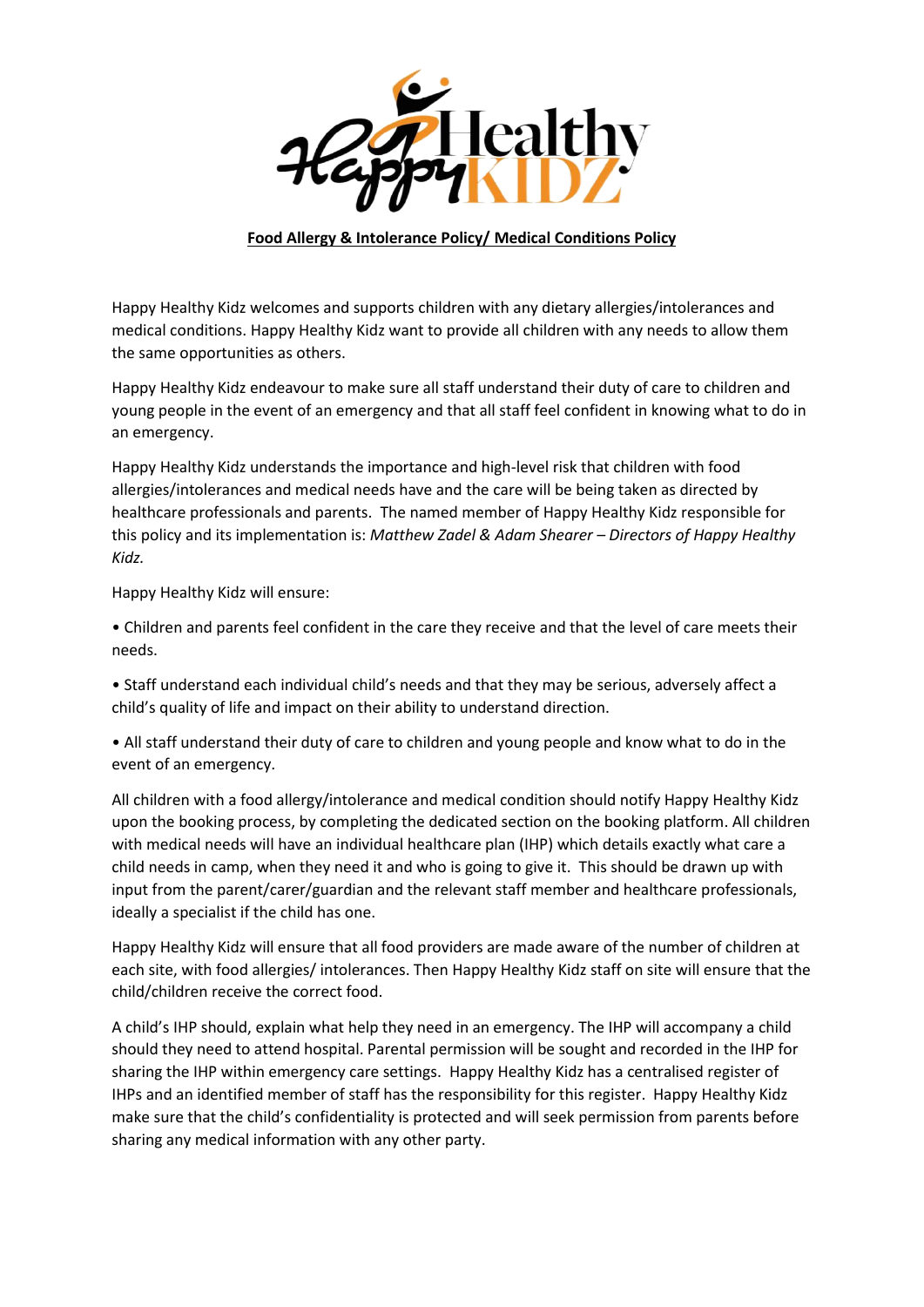

All staff understand and are trained in what to do in an emergency for children with food allergies/intolerances and/or medical conditions. All staff, including temporary or supply staff, are aware of the food allergies/ intolerances and medical conditions at this school and understand their duty of care to children in an emergency. All staff receive training in what to do in an emergency and this is refreshed at least once a year.

If a child needs to attend hospital, a member of staff (preferably known to the child) will stay with them until a parent arrives, or accompany a child taken to hospital by ambulance. They will not take children to hospital in their own car.

When administering medication in a medical emergency, for example pain relief, staff will check the maximum dosage and when the previous dose was given. Parents will be informed. Children under 16 will not be given aspirin unless prescribed by a doctor. Parents should understand that they are to let the school know immediately if their child's needs change.

If a child misuses their medication, or anyone else's, their parent is informed as soon as possible and the Happy Healthy Kidz disciplinary procedures are followed. Happy Healthy Kidz will make sure that all medication is stored safely, and that children with medical conditions know where they are at all times and have access to them immediately. Happy Healthy Kidz will store medication that is in date and labelled in its original container where possible, in accordance with its instructions. The exception to this is insulin, which though must still be in date, will generally be supplied in an insulin injector pen or a pump. Parents are asked to collect all medications/equipment at the end of the holiday term, and to provide new and in-date medication at the start season.

Happy Healthy Kidz understands the importance of all children taking part in physical activity and that all relevant staff make appropriate adjustments to physical activity sessions to make sure they are accessible to all children. All relevant staff are aware that children should not be forced to take part in activities if they are unwell. They should also be aware of children who have been advised to avoid/take special precautions during activity, and the potential triggers for a child's medical condition when exercising and how to minimise these. Staff will make sure that pupils have the appropriate medication/equipment/food with them during physical activity. Happy Healthy Kidz make sure that children with medical conditions can participate fully in all aspects of the curriculum and enjoy the same opportunities as any other child, and that appropriate adjustments and extra support are provided.

Staff at Happy Healthy Kidz know their roles and responsibilities in maintaining and implementing an effective medical conditions policy. The medical conditions policy is regularly reviewed, evaluated, and updated. Updates are produced every year.

## **Food Allergies & Intolerances**

To reduce the risk of an allergic reaction occurring, and in view of *Natasha's Law,* any child attending Happy Healthy Kidz are asked not to attend the premises with any food containing nuts. Should a child choose to ignore this rule, we reserve the right to confiscate the item in question and take further action should this rule be repeatedly breached. It is our duty to ensure the continued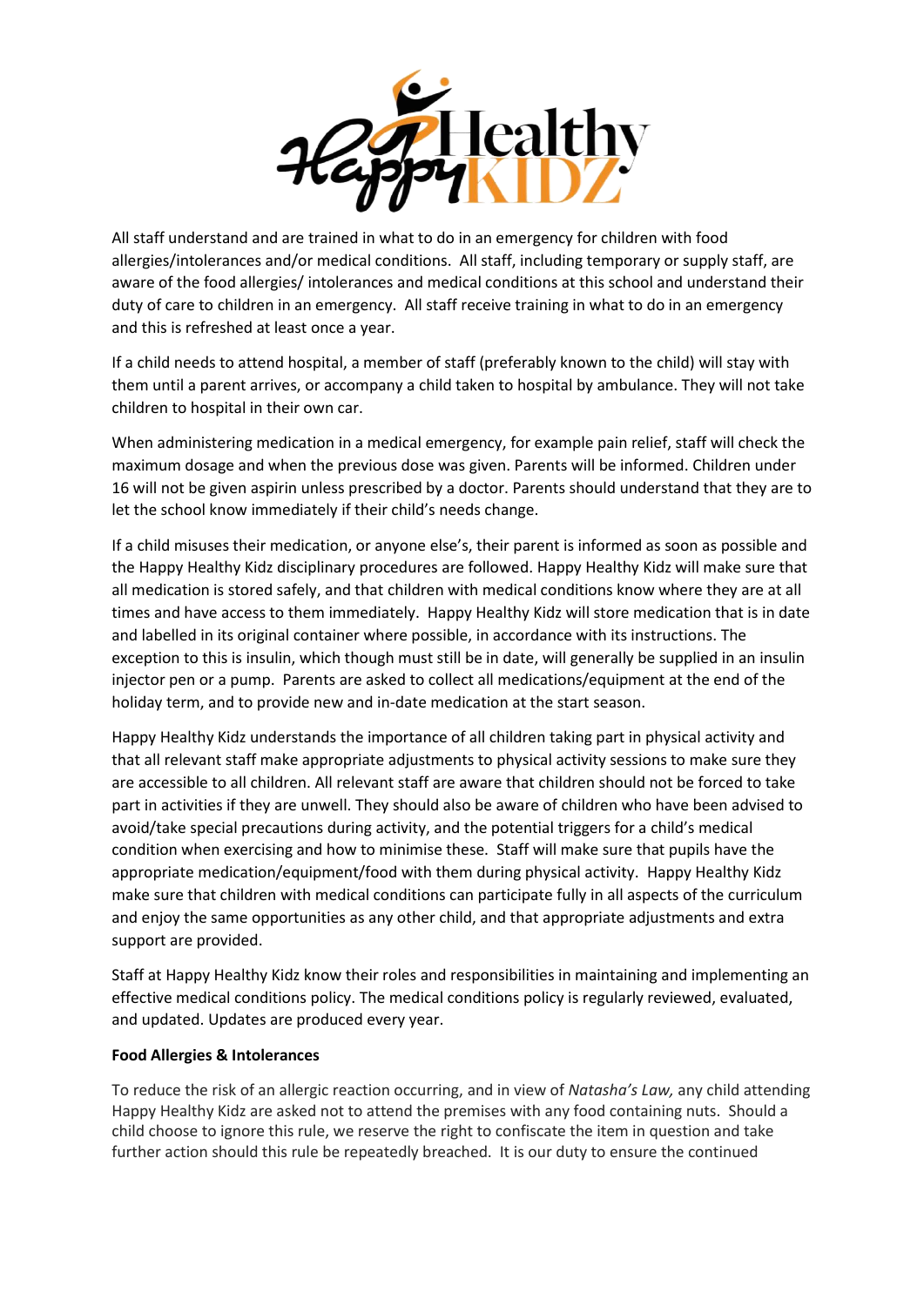

safeguarding of children and therefore ask for cooperation to ensure we can uphold this duty of care.

To reduce the risk of an allergic reaction:

- **Bottles, other drinks and lunch boxes** should be clearly labelled with the name of the child for whom they are intended.
- Where food is provided, staff should know how to read labels for food allergens and instructed about **measures to prevent cross-contamination** during the handling, preparation and serving of food. Examples include: preparing food for children with food allergies first; careful cleaning (using warm soapy water) of food preparation areas and utensils.
- Children should also be taught to **check with catering staff and read ingredients labels before buying food.** Many children of primary school age are able to do this.
- Food should not be given to food-allergic children without parental engagement and permission (e.g. **birthday parties, food treats**).
- Implement policies to **avoid trading and sharing of food**, food utensils or food containers.
- **Use of food in crafts, cooking classes, science experiments and special events** (e.g. fêtes, assemblies, cultural events) needs to be considered and may need to be restricted, depending on the allergies of particular children and their age.
- In **arts/craft**, an appropriate alternative ingredient can be substituted (e.g. wheat-free flour for play dough or cooking). Consider substituting non-food containers for egg cartons.
- When planning **out-of-school activities** such as sporting events, excursions (e.g. restaurants and food processing plants), outings or camps, think early about the catering requirements for food-allergic children, and emergency planning (including access to emergency medication and medical care).
- use an easily accessible Allergy register as part of initiating the emergency response.

Designated members of staff are trained in:

- recognising the range of **[signs and symptoms of severe allergic reactions;](https://www.sparepensinschools.uk/e-training/how-to-spot-an-allergic-reaction/)**
- responding appropriately to a request for help from another member of staff;
- recognising when emergency action is necessary;
- administering AAIs according to the manufacturer's instructions;
- making appropriate records of allergic reactions.
- Staff are permitted but not obligated to administer an AAI, but only to the person the AAI device has been prescribed. They cannot use an AAI prescribed to child 'A' to treat anaphylaxis occurring in child 'B'.

Happy Healthy Kidz must conduct a risk-assessment for any child at risk of anaphylaxis taking part in a holiday camp, in much the same way as is required with regards to safeguarding etc. children at risk of anaphylaxis must have their adrenaline auto-injector(s) (AAI) with them, and staff trained to administer an AAI in an emergency must be available. Under some circumstances, it may be appropriate for "spare" AAI(s) obtained for emergency use to be taken on some trips.